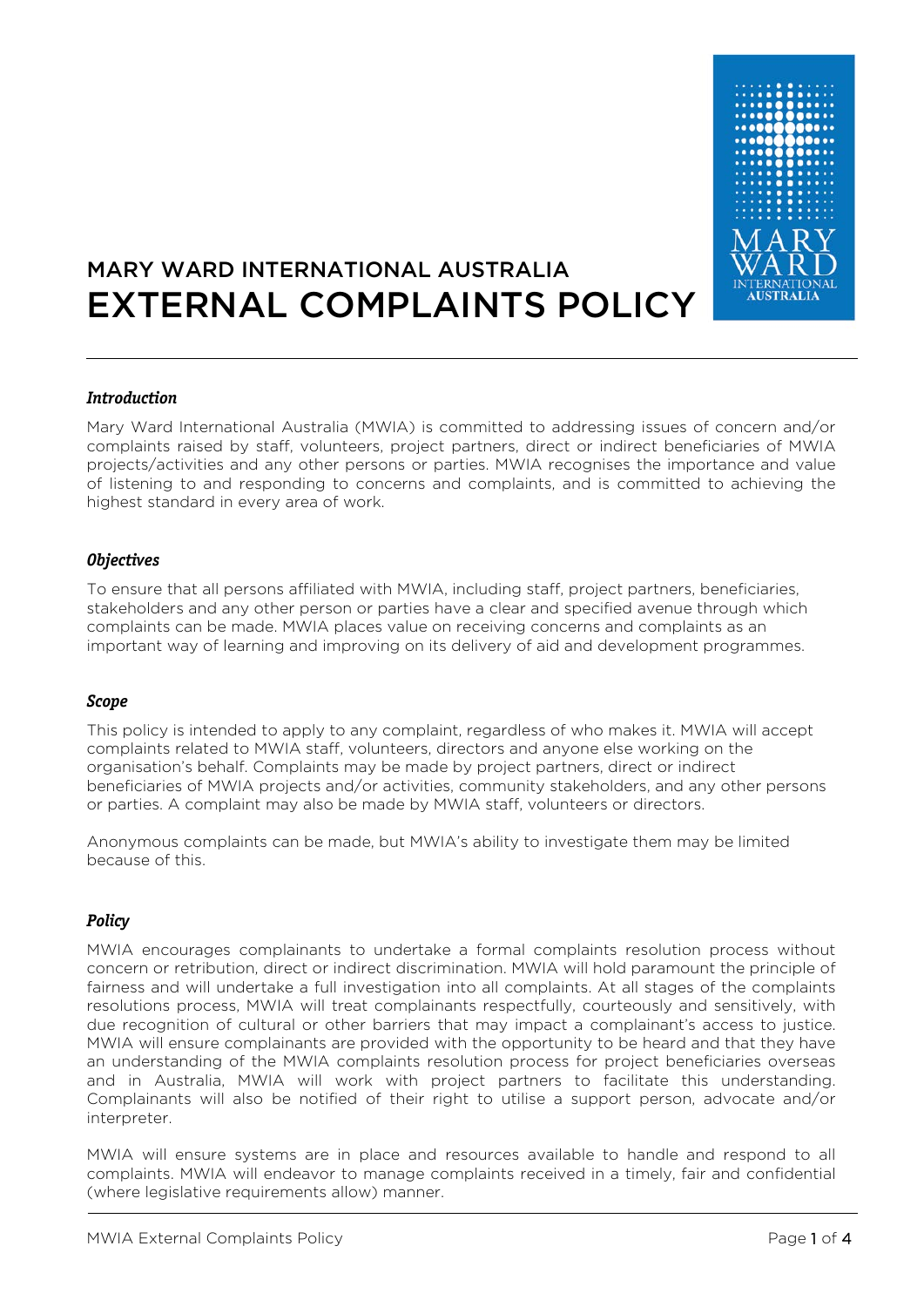## **Definitions/Terminology**

- A complaint refers to a formal expression of dissatisfaction or concern. For the purpose of this document, a complaint may be related to (but is not limited to): oProjects and/or activities funded or delivered by MWIA
	- oStaff, volunteers or directors of MWIA
- Complainant refers to a person, organisation or its representative, making a complaint.
- An inquiry will refer to a request for information or an explanation
- Feedback means opinions, comments, suggestions and expressions of interest in the products or the complaint handling process
- Stakeholder or interested party means a person or group having an interest in the performance or success of the organisation

#### **Links to other Policies**

This policy should be read in conjunction with the *MWIA Child Protection Policy*.

#### **Monitoring & Review of Policy**

MWIA will undertake a review of this policy in accordance with the MWIA Policy Review Process or sooner if required. This audit will be undertaken by the Executive Officer and reviewed by the MWIA Board or Directors.

| Responsible Person                      | Date Created            | Scheduled Review date |
|-----------------------------------------|-------------------------|-----------------------|
| MWIA Board                              | 27/03/14                | 02/05/19              |
| Contact                                 | Version                 | <b>Status</b>         |
| Kirstin Del Beato<br>(Programs Manager) | 1.4                     | Approved              |
| Authorisation name                      | Authorisation signature | Date of authorisation |
| Kathryn Greiner<br>(Chair)              |                         |                       |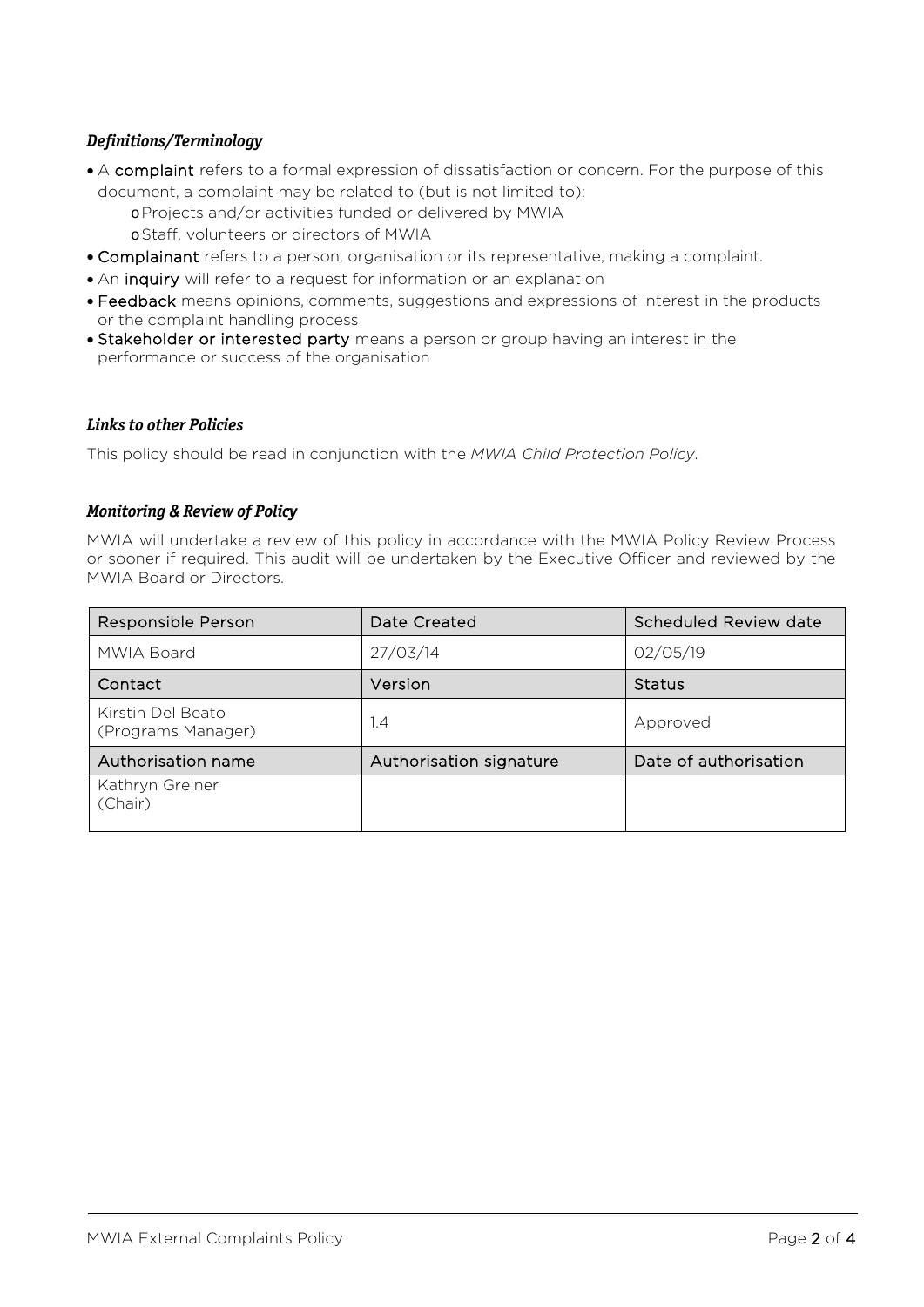

# MARY WARD INTERNATIONAL AUSTRALIA EXTERNAL COMPLAINTS PROCEDURES

### **Responsibilities**

The MWIA Board is responsible for developing, adopting and reviewing this policy.

The MWIA Executive Officer is responsible for the implementation of this policy and these procedures, for monitoring changes in Privacy legislation, and for advising on the need to review or revise this policy and these procedures, as and when the need arises.

#### **Procedures**

MWIA is committed to ensuring that all complaints are heard and responded to. MWIA is committed to continually improving and building on the aid and development programmes and activities that it funds or is associated with, and values the feedback of interested parties through complaints.

- To ensure complaints are managed quickly and effectively, all complaints are directed to the Executive Officer. Where a complaint is made about the Executive Officer, this will be directed to the Chairman of the MWIA Board of Directors.
- MWIA will receive complaints in writing, orally in person or by telephone, by post, email or online via the MWIA website. Where a verbal statement is made, appropriate notes will be taken and the complainant will be required to sign the document.
- For all complaints, MWIA will seek from the complainant the outcome/s they are expecting and make an initial assessment of the complaint. MWIA will not create false expectations, but will assure the complainant that the complaint will receive full attention. An estimated timeframe will be given to the complainant.
- A complaint may be lodged anonymously however MWIA's ability to investigate such complaints is limited.
- All complainants will be advised of their right to have a support person, friend, advocate and/or interpreter present when lodging a complaint. This person may or may not have a prior connection with MWIA.
- Project beneficiaries and other stakeholders will be made aware of their right to lodge a complaint through MWIA's project partners. MWIA is committed to working with project